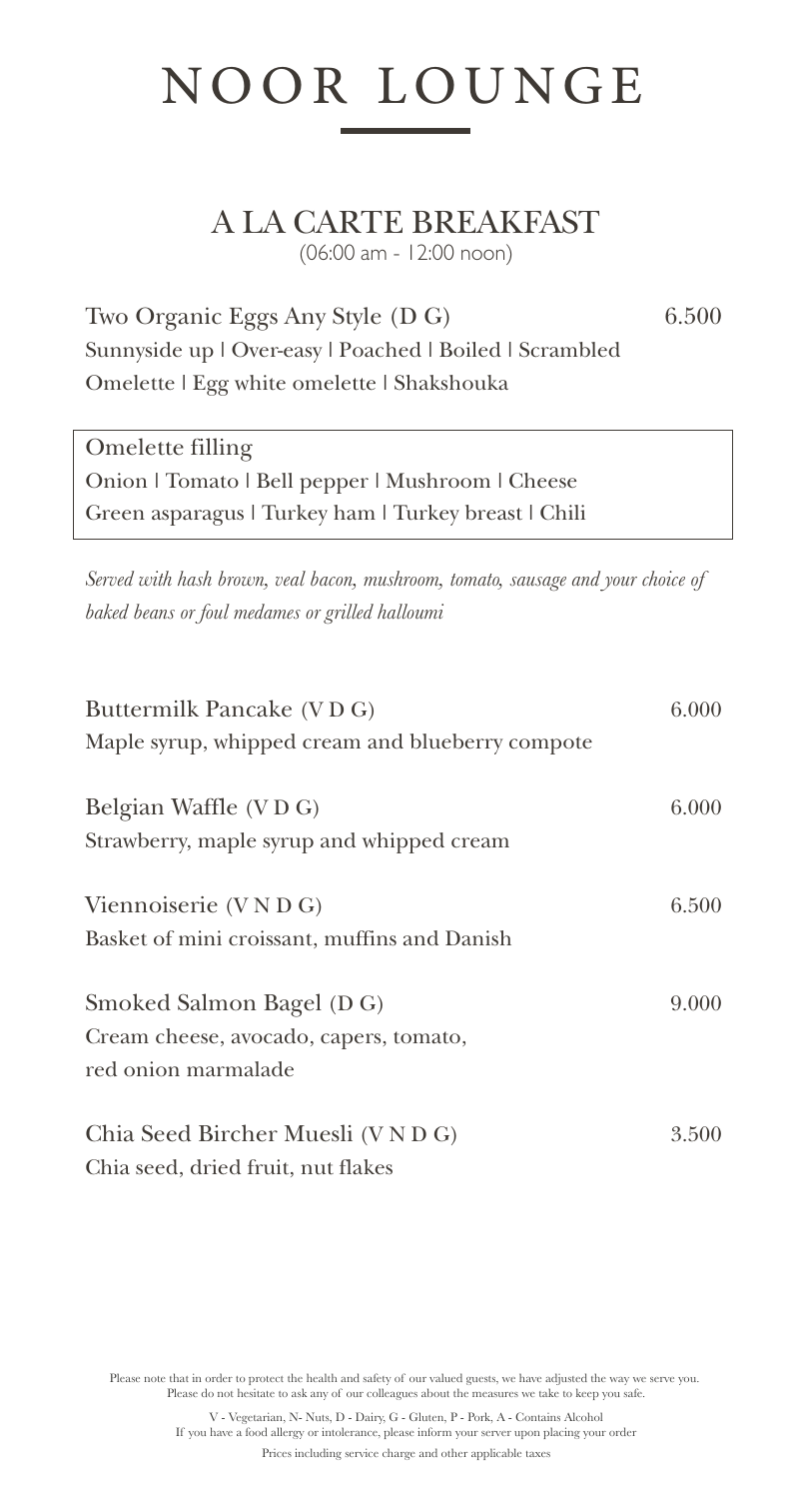### ALL DAY MENU (11:00 - Closing)

#### SALAD

| Garden Green (VG)                                                                                                          | 5.000 |
|----------------------------------------------------------------------------------------------------------------------------|-------|
| Fresh green salad with garden vegetables, lemon dressing<br>and crouton                                                    |       |
|                                                                                                                            |       |
| Fattoush (VG)                                                                                                              | 6.000 |
| Crunch cos lettuce, cucumber, tomato and sumac dressing                                                                    |       |
| Caesar Salad (D G)                                                                                                         | 6.000 |
| Hearts of Romaine, croutons, poached egg, Parmesan,<br>Caesar dressing                                                     |       |
| Chicken Caesar Salad (D G)                                                                                                 | 7.000 |
| Prawn Caesar Salad (D G)                                                                                                   | 8.000 |
| BURGER, SANDWICH AND LIGHT BITE                                                                                            |       |
| Rustic Club Sandwich (D G) signature                                                                                       | 8.500 |
| Artisan boule bread, fried egg, apple-wood smoked veal bacon<br>Sliced chicken breast, avocado, Cheddar cheese, piccalilli |       |
| Angus Cheese Burger (D G) signature                                                                                        | 9.500 |
| Cheddar cheese, tomato, grilled red onion,                                                                                 |       |
| Boston lettuce and basil aioli                                                                                             |       |
| Portobello Wrap (VDG)                                                                                                      | 7.500 |
| Baked Portobello, camembert, baby spinach                                                                                  |       |
| Arabic Chicken Pita (G)                                                                                                    | 8.500 |
| Char-grilled chicken breast, garlic sauce, baby rocket lettuce                                                             |       |

Please note that in order to protect the health and safety of our valued guests, we have adjusted the way we serve you. Please do not hesitate to ask any of our colleagues about the measures we take to keep you safe.

V - Vegetarian, N- Nuts, D - Dairy, G - Gluten, P - Pork, A - Contains Alcohol If you have a food allergy or intolerance, please inform your server upon placing your order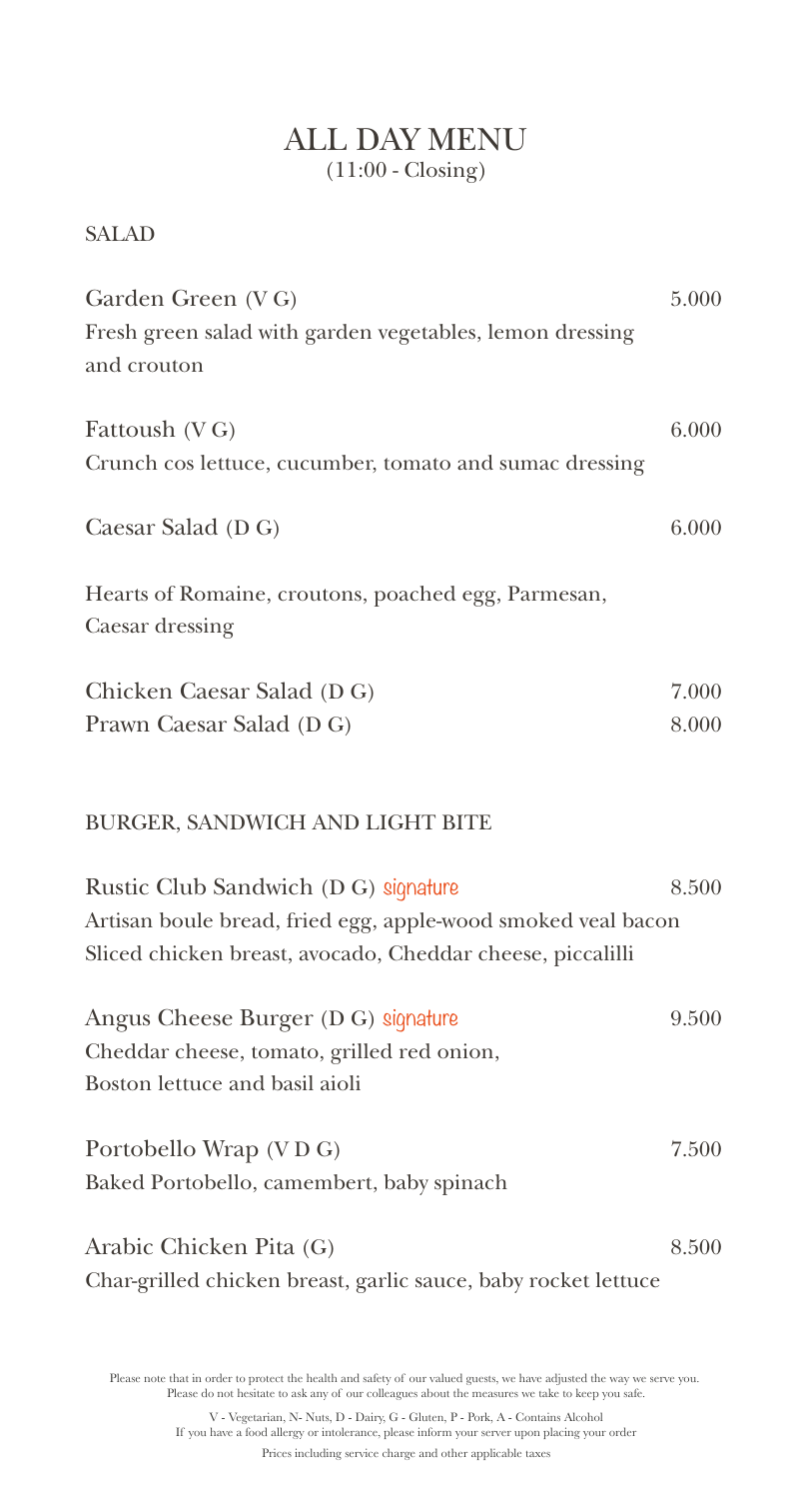### ALL DAY MENU (11:00 - Closing)

#### **SNACK**

| Mini Fish and Chips (V)                                  | 8.500 |
|----------------------------------------------------------|-------|
| Ginger ale battered hammour, tartar sauce, garlic aioli, |       |
| French fries                                             |       |
|                                                          |       |
| Forest Mushrooms Croquette (VDG)                         | 5.000 |
| Brie cheese, forest mushrooms, spicy mayo and            |       |
| tomato chutney                                           |       |
| Fried Crumbed Calamari (D G)                             | 7.500 |
| Served with garlic aioli and lemon                       |       |
|                                                          |       |
| Vegetable Spring Roll (V)                                | 5.000 |
| With homemade sweet chili sauce                          |       |
| Cold Mezzeh (VDG)                                        | 7.500 |
| Selection of small Arabic dishes with Arabic bread       |       |
| Hummus, baba ganoush, tabbouleh, mutabal and fattoush    |       |
| Mouajanat (N D G)                                        | 7.500 |
| Kebbeh, fatayer, sambousek and raqaqat with tahini sauce |       |
|                                                          |       |
| <b>SOUP</b>                                              |       |
| Cream of Forest Mushroom (VDG)                           | 5.500 |
| Forest mushroom soup and tomato bruschetta               |       |
| Adas Soup (VDG)                                          | 5.000 |
| Oriental lentil soup, pita croutons, lemon wedges        |       |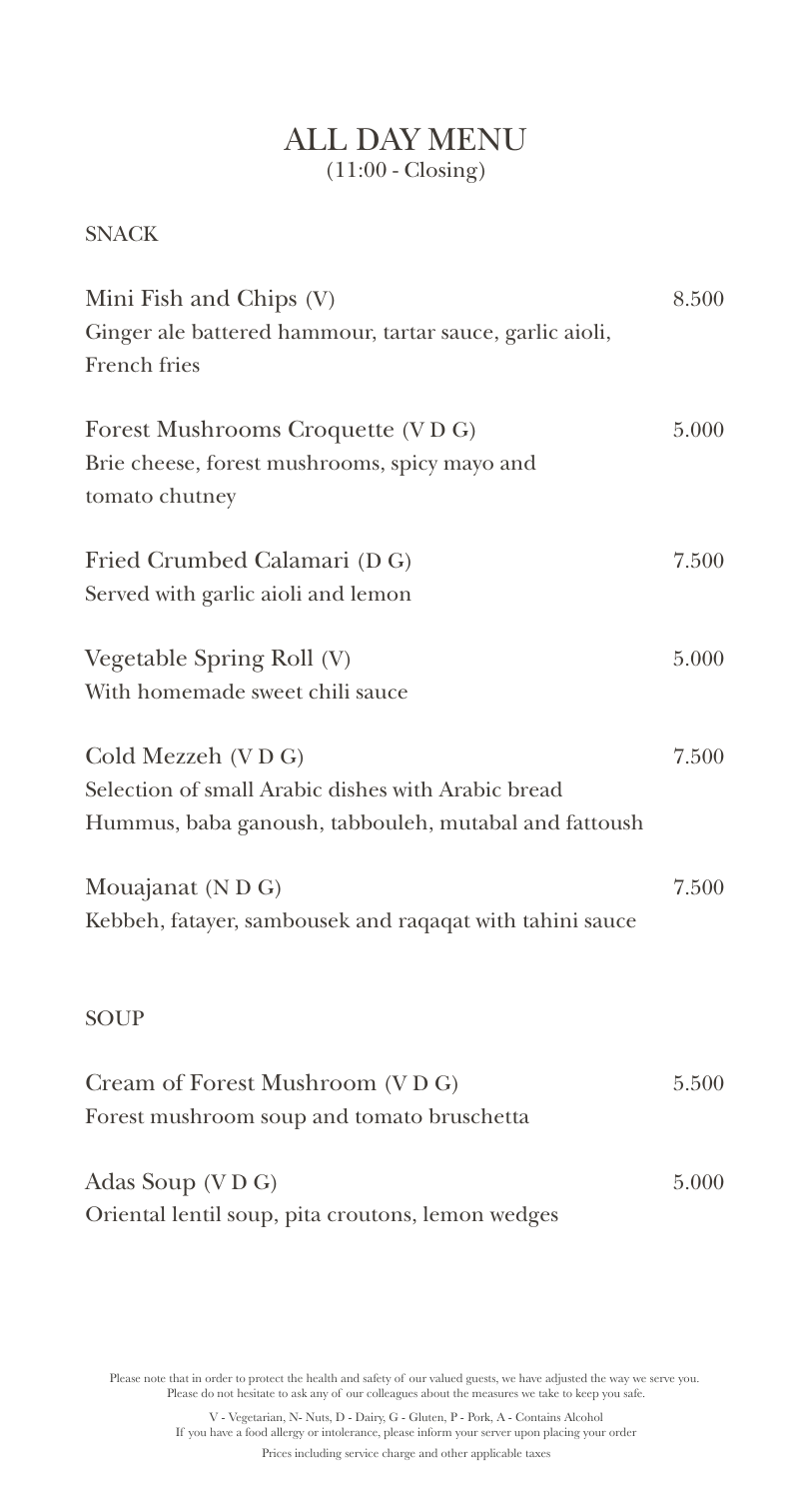## ALL DAY MENU (11:00 - Closing)

#### MAIN COURSE

| Lobster Mac and Cheese (D G) signature<br>Baked lobster with Gruyere and Cheddar cheese                         |                                       | 12.500                                 |
|-----------------------------------------------------------------------------------------------------------------|---------------------------------------|----------------------------------------|
| Free-Range Chicken Breast (D G)<br>Potato puree, shiitake, fava beans and forest mushroom sauce                 |                                       | 10.500                                 |
| Angus Minute Steak (D)<br>Black Angus tenderloin, served with baby vegetables,<br>potato fondant                |                                       | 16.500                                 |
| Salmon Fillet (D) signature<br>Grilled polenta, green pea puree, baby fennel,<br>lemon butter sauce             |                                       | 14.500                                 |
| Pumpkin and Feta Wellington (VDG)<br>Baked in pastry, butternut pumpkin puree,<br>asparagus, basil crisp        |                                       | 9.500                                  |
| <b>DESSERT</b>                                                                                                  |                                       |                                        |
| Selection of Ice Cream (VNDG)<br>3 scoops of your choice<br>Served with berries, mini cone and macaroon crumble |                                       | 4.500                                  |
| Vanilla (VD)<br>Raspberry Sorbet (V)                                                                            | Chocolate (VD)<br>Cream qishta $(VD)$ | Mango sorbet (V)<br>Arabic mastic (VD) |
| Fruit Platter (VD)<br>Served with spiced honey yoghurt dip                                                      |                                       | 5.000                                  |
| Torta Caprese (V N D) signature<br>Flourless chocolate almond cake, yogurt pomegranate ice cream                |                                       | 4.500                                  |
| Gluten Free Carrot Cake (VD)<br>Beetroot meringue, créme Chantilly, forest berry                                |                                       | 4.000                                  |

Please note that in order to protect the health and safety of our valued guests, we have adjusted the way we serve you. Please do not hesitate to ask any of our colleagues about the measures we take to keep you safe.

V - Vegetarian, N- Nuts, D - Dairy, G - Gluten, P - Pork, A - Contains Alcohol If you have a food allergy or intolerance, please inform your server upon placing your order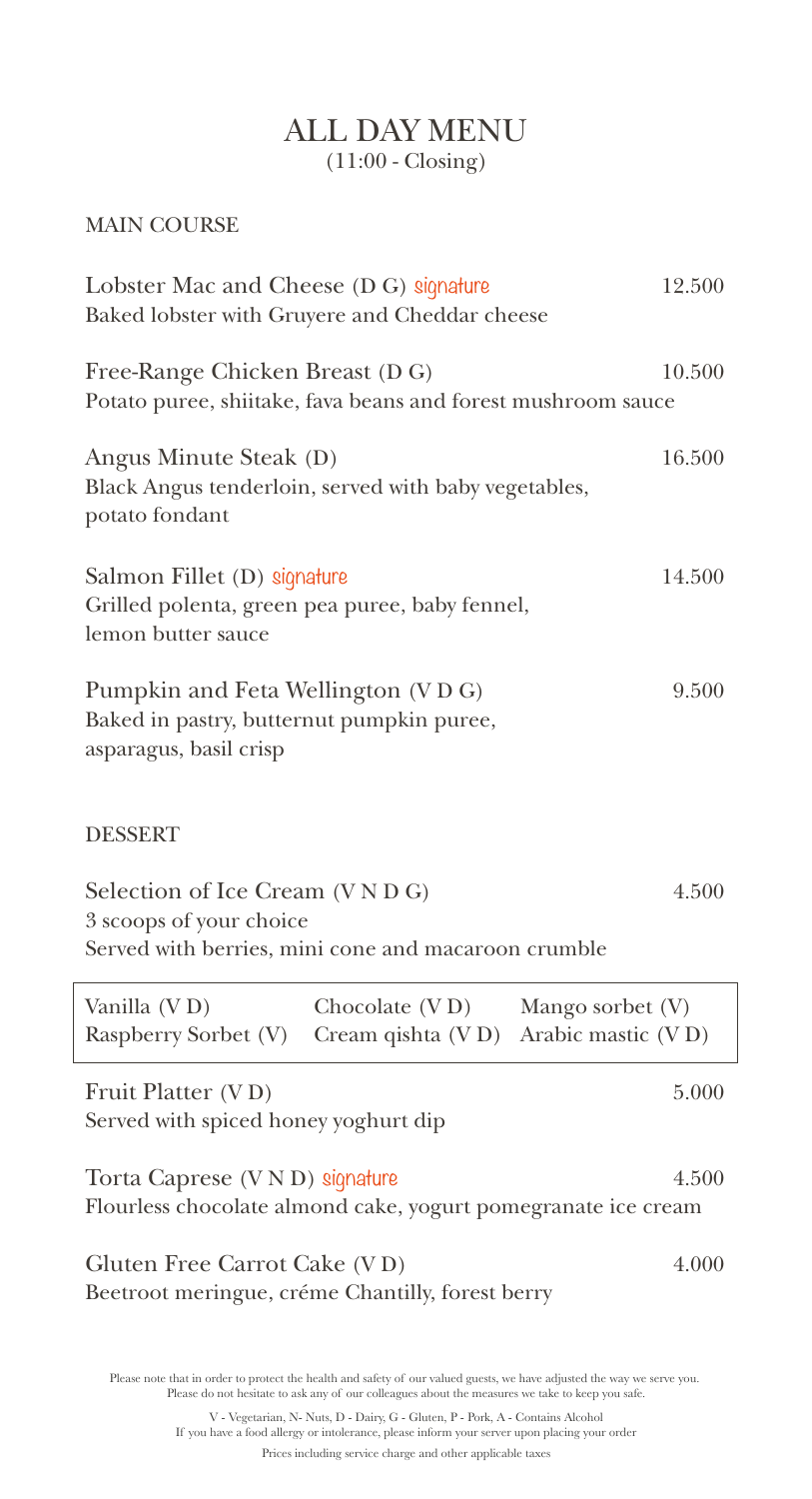# SOFT BEVERAGES

| <b>SOFT DRINKS</b>                               | 2.400 |
|--------------------------------------------------|-------|
| Coca Cola, Diet Coke, Sprite, Diet Sprite, Fanta |       |
| Tonic Water, Ginger Ale, Soda                    |       |
| <b>ENERGY DRINK</b>                              | 3.800 |
| Red Bull                                         |       |
| <b>WATER</b>                                     |       |
| Perrier (Large)                                  | 3.400 |
| Perrier (Small)                                  | 2.300 |
| San Pellegrino (Large)                           | 3.400 |
| San Pellegrino (Small)                           | 2.300 |
| Aquapanna (Large)                                | 3.400 |
| Aquapanna (Small)                                | 2.300 |
| <b>ICED TEA</b>                                  |       |
| Peach                                            | 3.000 |
| Lemon                                            | 3.000 |
| <b>FRESH JUICES</b>                              | 3.600 |
| Orange                                           |       |
| Pineapple                                        |       |
| Lemon                                            |       |
| Lemon with mint                                  |       |
| Carrot                                           |       |
| MILK SHAKE/ SMOOTHIE                             | 4.300 |
| Strawberry                                       |       |
| Banana                                           |       |
| Vanilla                                          |       |
| Chocolate                                        |       |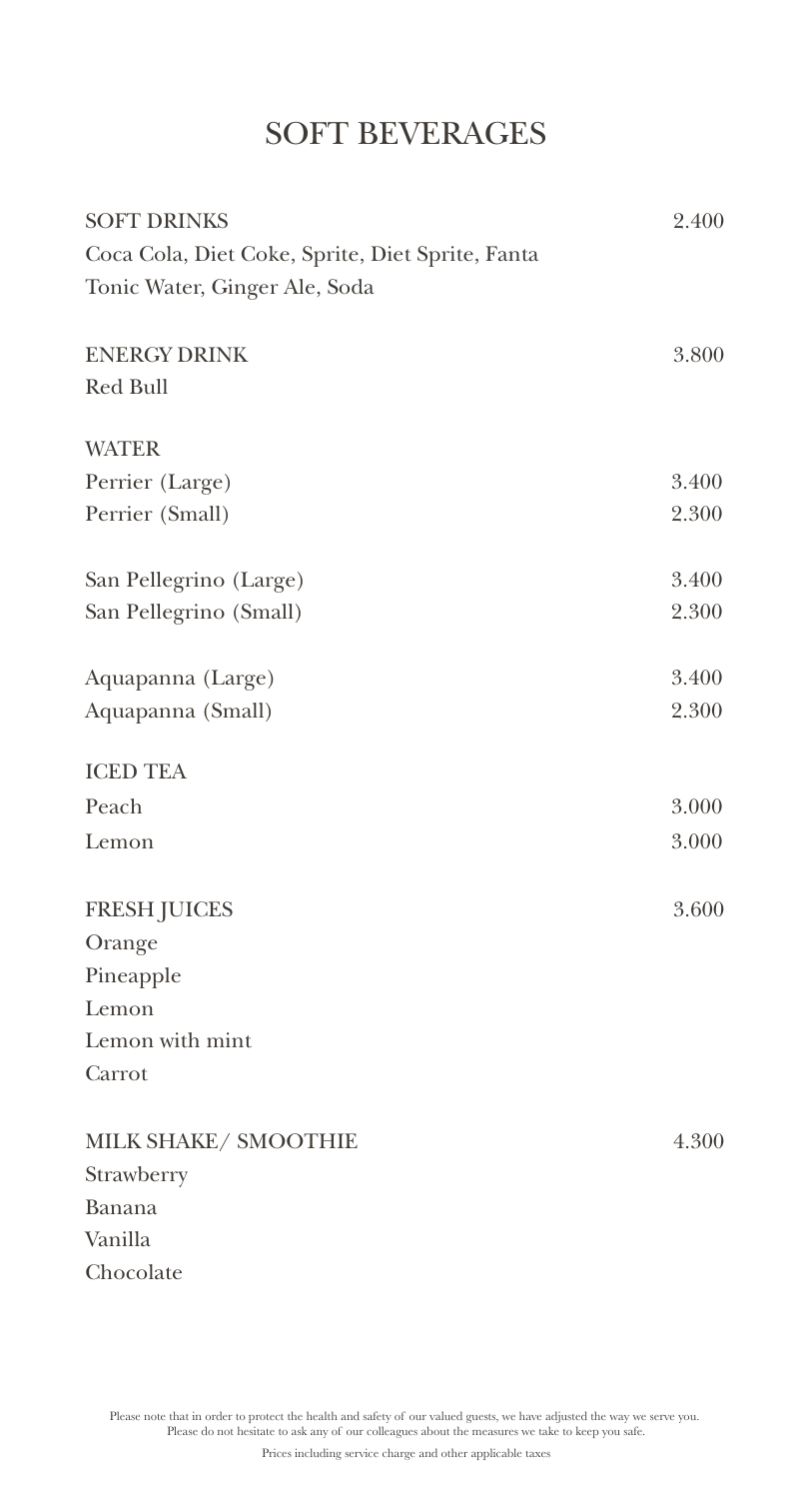## **MOCKTAILS**

| Virgin Piña Colada                     | 4.200 |
|----------------------------------------|-------|
| Pineapple juice and coconut cream      |       |
| Virgin Mary<br>Tomato juice and spices | 4.200 |
| Mixed Fruit Cocktail                   | 4.200 |

## ICED COFFEE

Cappuccino Freddo 3.400 Double shot of espresso blended with milk and ice topped with whipped cream

Café Latte Al Caramello 3.400 Double shot of espresso blended with caramel syrup milk and ice, topped with whipped cream

Moccaccino 3.400 Double shot of espresso blended with chocolate milk and ice, topped with whipped cream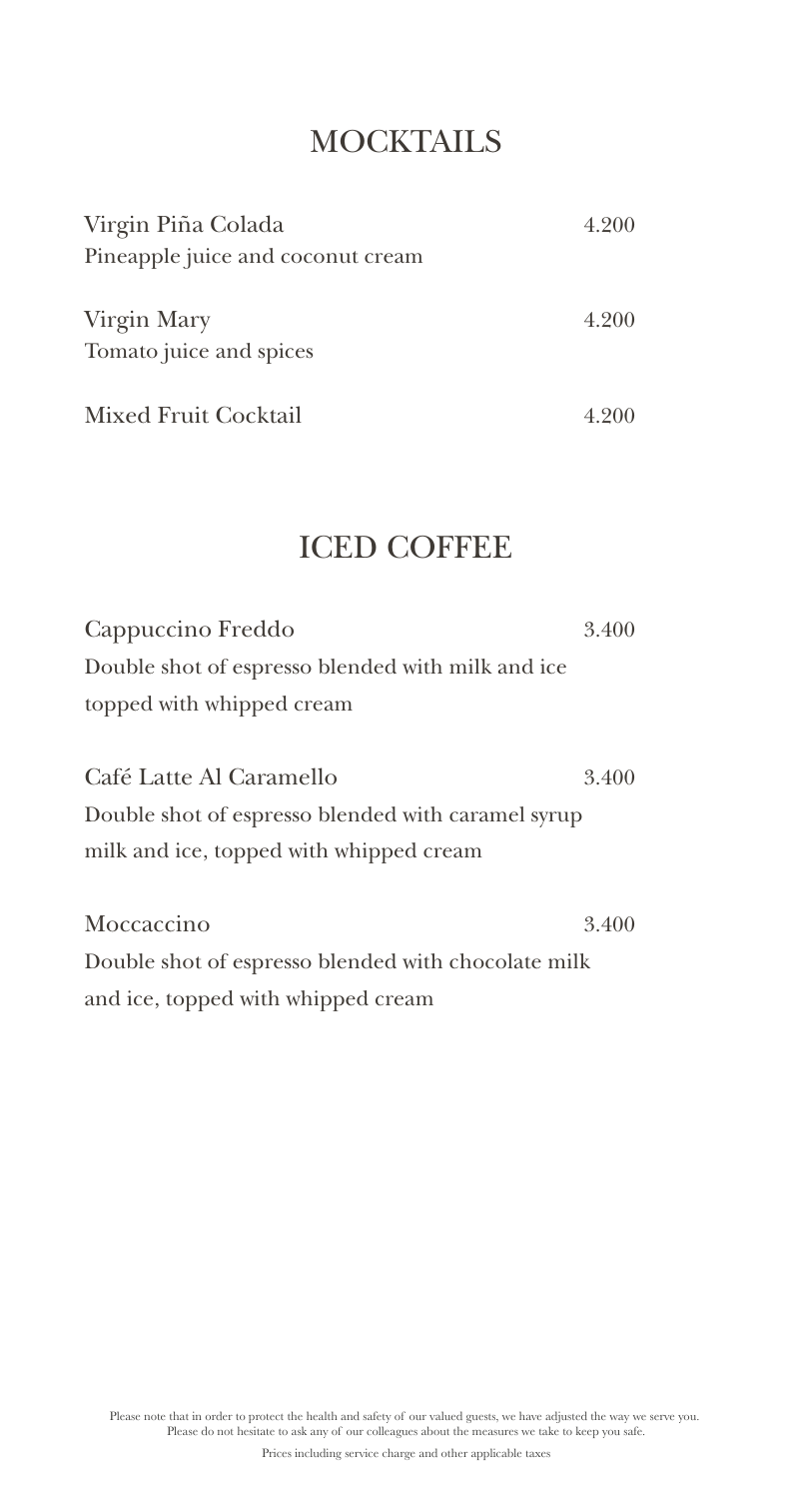# HOT BEVERAGES

| <b>LOOSE TEA SERVED BY POT</b>                      | 3.000 |
|-----------------------------------------------------|-------|
| English Breakfast, Earl Grey, Green Tea             |       |
| Chamomile, Peppermint, Elderflower & Apple Infusion |       |
| <b>COFFEE</b>                                       |       |
| <b>Espresso Single Shot</b>                         | 2.800 |
| <b>Espresso Double Shot</b>                         | 3.400 |
| American Coffee                                     | 2.800 |
| Cappuccino                                          | 3.400 |
| Café Latte                                          | 3.400 |
| <b>Hot Chocolate</b>                                | 3.400 |
| Turkish                                             | 3.400 |
| French Coffee                                       | 3.000 |
| Café Blanc                                          | 3.400 |
| Mocha                                               | 3.400 |

### AFTERNOON TEA

Available daily from 15:00 to 18:00

| Traditional Afternoon Tea                                                                                                                   | 11.000 |
|---------------------------------------------------------------------------------------------------------------------------------------------|--------|
| with choice of tea or coffee, three tier selection<br>of sweet and savory item with selection of house<br>made jam, Scones and double cream |        |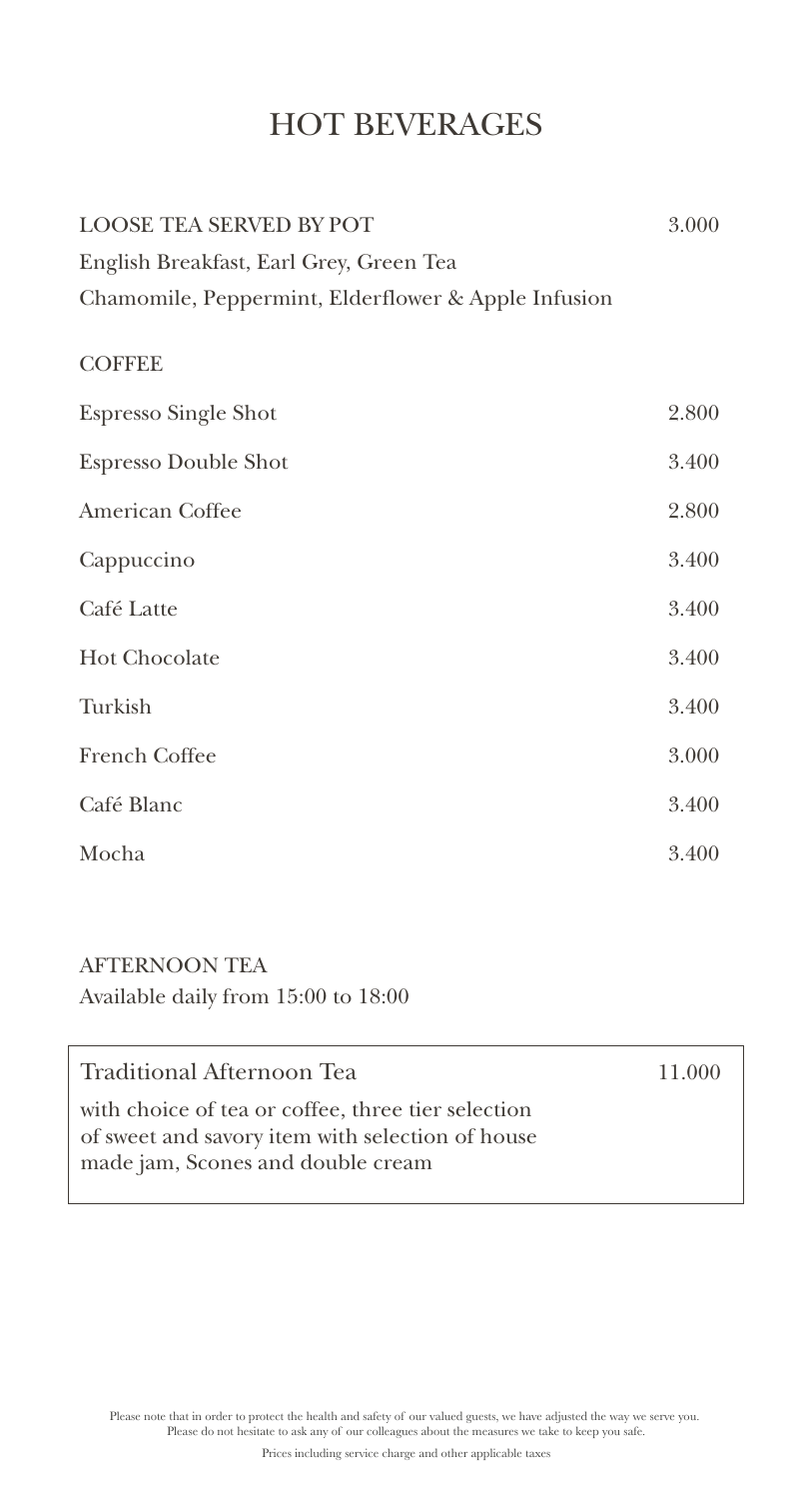# ALCOHOLIC BEVERAGES

| <b>BOTTLED BEER</b>                                                                                                |            |                               |                        |
|--------------------------------------------------------------------------------------------------------------------|------------|-------------------------------|------------------------|
| Heineken / Amstel Light / Stella                                                                                   |            |                               | 4.200                  |
| Hoegaarden / Budweiser / Claro                                                                                     |            |                               | 4.000                  |
| Corona / Peroni                                                                                                    |            |                               | 4.400                  |
| <b>DRAUGHT BEER</b>                                                                                                |            |                               |                        |
| Heineken / Staropramen / Stella Artois                                                                             |            |                               |                        |
| Coors Light / Amstel Light                                                                                         | Full 4.400 |                               | Half 3.000             |
| Carling                                                                                                            | Full 4.200 |                               | Half 3.000             |
| <b>WHITE WINE</b>                                                                                                  |            |                               |                        |
| Chardonnay, Anthony's Hill, Fetzer, United States                                                                  |            |                               |                        |
| Crisp, medium-bodied wine<br>has flavours of citrusbaked apples, melon and pear Bottle 19.000                      |            | Glass                         | 4.200                  |
| Sauvignon Blanc, Fortant, France                                                                                   |            |                               |                        |
| Exotic fruit flavours combined with a mineral<br>flintiness                                                        |            | Glass                         | 5.000<br>Bottle 22.000 |
| Riesling, Villa Huesgen, Mosel, Germany                                                                            |            |                               |                        |
| Clean and generous nose with classic lime and<br>floral characteristics aromas of rose petal<br>and spicy flavours |            | Glass                         | 7.500<br>Bottle 31.000 |
| Chardonnay, Penfolds Koonunga Hill, Australia                                                                      |            |                               |                        |
| Aromas of stone fruits and freshly crushed<br>nectarinespices of freshly ground                                    |            | <b>Glass</b><br><b>Bottle</b> | 12.000<br>52.000       |

Please note that in order to protect the health and safety of our valued guests, we have adjusted the way we serve you. Please do not hesitate to ask any of our colleagues about the measures we take to keep you safe.

nutmeg and oak